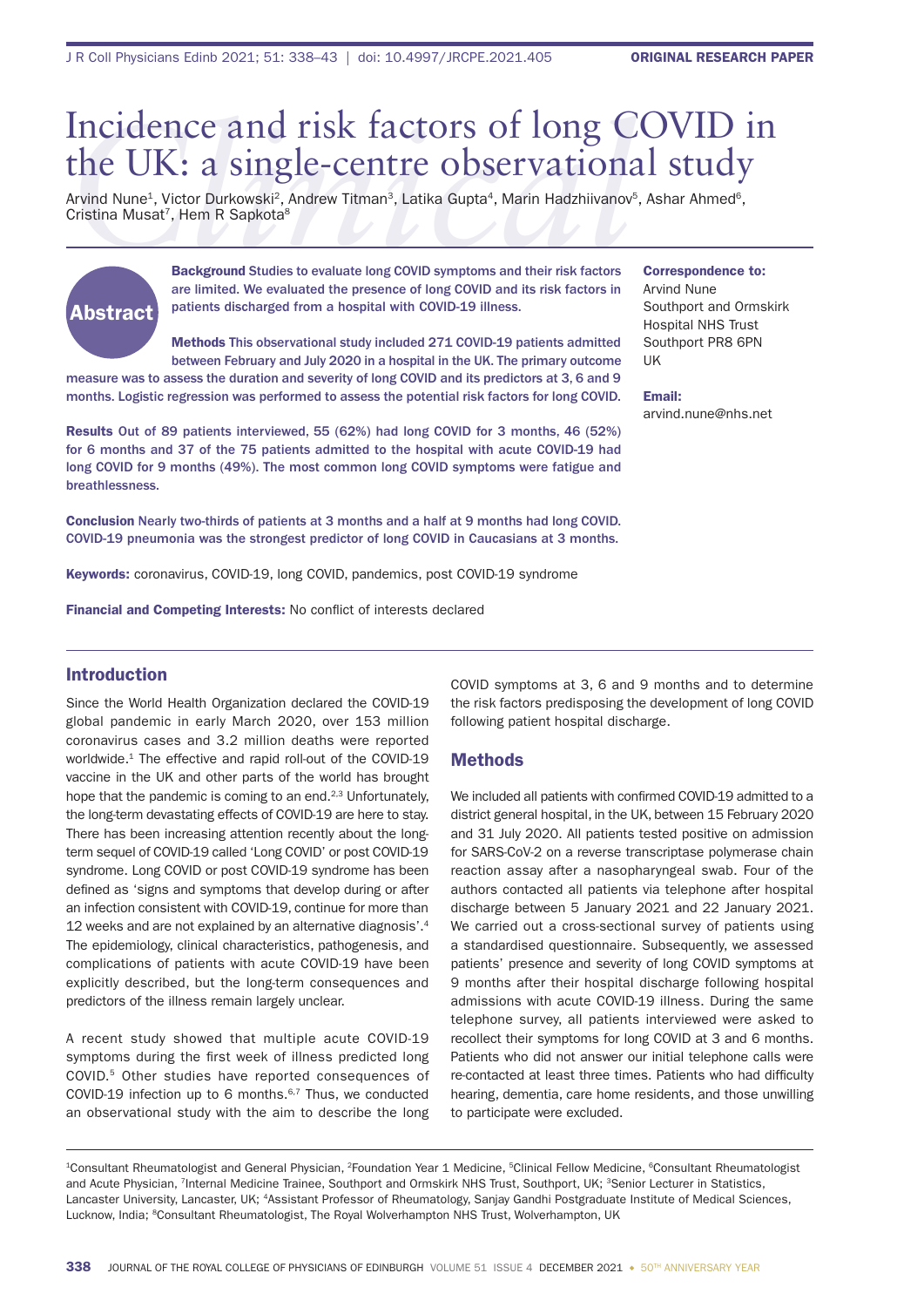Figure 1 Flow chart of patients admitted with COVID-19



This study was conducted by a group of researchers involved in the direct care of COVID-19 patients during the pandemic. Due to the vulnerable participants involved during the pandemic, interviews were conducted only over the telephone. The retrospective observational study protocol was approved by the Local Review Board of Research and Clinical Effectiveness Department as a service evaluation project.

### Survey design

We ensured uniform, reproducible, quality data collected by using a structured questionnaire. The survey was designed to include questions covering patient demographics ( $n = 89$ ) and long COVID symptoms ( $n = 17$ ). The survey was vetted for errors in grammar, syntax, and content by four authors. Following this, it was pilot tested among 10 people. Overall, the survey underwent three rounds of correction. We followed the standard guidelines for reporting survey-based studies.<sup>8</sup>

We enquired about the presence of the long COVID symptoms at 3, 6 and 9 months or over from hospital admission and their severity at the time of the interview. We used the Medical Research Council (MRC) dyspnoea grading for the severity of breathlessness. The rest of the patients' symptoms severity was graded on a visual analogue scale (VAS) of 1–10, with 10 being the most severe. Chest X-rays (CXRs) of patients at hospital admission were reviewed for the presence of COVID-19 viral pneumonia and their correlation with long COVID symptoms. All the CXRs included in this study were reported by a radiologist.

Researchers discussed the patients' survey experiences daily during the interview period to prevent any potential discrepancy. The lead researcher coordinated the data collection and interview process to ensure consistency was maintained and high-quality data was obtained.

We used Microsoft Excel to document anonymised data for analysis. Multiple sources, including hospital portals for case notes, blood and radiology investigations, were used to collate information required for the study.

### Logistic regression analyses

To evaluate the association of risk factors, logistic regression models were fitted for long COVID symptoms at 3, 6 and 9 months. Additional models were also used for the three main long COVID symptoms: breathlessness, fatigue and cough. Variables such as age, sex, diabetes, intensive care unit (ITU)/high-dependency unit (HDU) admission, length of hospital stay, comorbidity, C-reactive protein (CRP), serum albumin and presence of COVID-19 pneumonia were analysed. Length-of-stay in hospital and CRP at admission were dichotomised to avoid large values being too influential. The set of risk factors considered are summarised in the Supplementary Table 1a.

In each case, the set of univariable models involving each single risk factor in turn and a full multivariable model involving all risk factors simultaneously were fitted. In addition, backward variable selection based on likelihood ratio tests at a 5% significance level was used to identify the most parsimonious model.

## **Results**

Out of 271 hospital admissions with acute COVID-19, 73 (27%) patients had died during the hospital stay directly related to COVID-19. Twenty patients died of unrelated medical conditions, but COVID-19 was a contributory factor as per their death certificate. Twenty-four patients had died at the time of the interview, 9 months following their hospital admission. However, their cause and time of death are unknown due to lack of access to their death certificates. Thirty patients were excluded (14 opted out as per the NHS 'opt-out' policy, five lacked capacity, five declined to participate, records could not be located for six) (Figure 1). Out of the remaining 124 patients, 35 did not answer despite multiple attempts. The remaining 89 patients were interviewed. The response rate was 71%. The mean duration from hospital admission to the interview was 283 days (9.4 months).

The most common comorbidities in our study were hypertension (28, 31%), diabetes (24, 27%) and chronic lung diseases such as asthma and chronic obstructive pulmonary disease (27, 30%) (Table 1).

In total, 55 (62%) patients had long-COVID symptoms over 3 months, out of which 37 were male, and 18 were female. Seventeen male and females each did not have long COVID.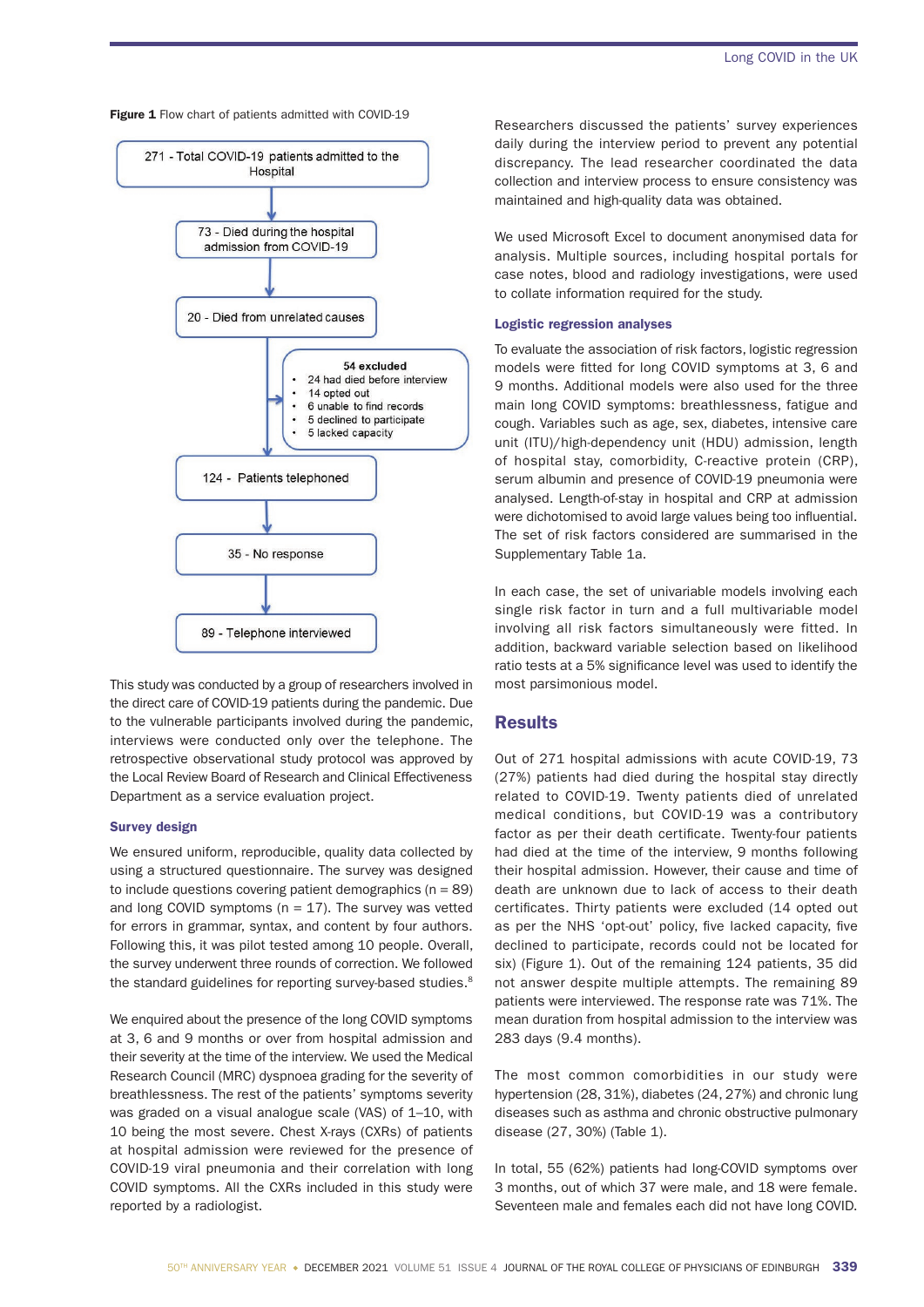Table 1 Characteristics of the patients with long COVID after hospital discharge with COVID-19  $(n = 89)$ 

| <b>Characteristics</b>               | <b>Value</b> |  |  |
|--------------------------------------|--------------|--|--|
| Mean age, years                      | 67.5         |  |  |
| Male, number (%)                     | 54 (61%)     |  |  |
| Female, number (%)                   | 35 (39%)     |  |  |
| Mean duration of hospital stay, days | 17           |  |  |
| ITU/HDU admission, number (%)        | 10 (11%)     |  |  |
| <b>Ethnicity, number (%)</b>         |              |  |  |
| Caucasian                            | 85 (96%)     |  |  |
| Asian                                | 1(1%)        |  |  |
| Mixed                                | 1(1%)        |  |  |
| Ethnicity, not known                 | 2 (2%)       |  |  |
| Common comorbidities, number (%)     |              |  |  |
| Diabetes                             | 24 (27%)     |  |  |
| Hypertension                         | 28 (31%)     |  |  |
| Ischemic heart disease               | 12 (13%)     |  |  |
| Congestive cardiac failure           | 5(0.06%)     |  |  |
| Asthma                               | 14 (16%)     |  |  |
| COPD                                 | 13 (15%)     |  |  |
| Malignancy                           | 13 (15%)     |  |  |

COPD: chronic obstructive pulmonary disorder; HDU: highdependency unit; ITU: intensive care unit

Forty-six patients had long COVID symptoms for 6 months. Out of 89 patients interviewed, 75 (84%) patients were admitted to the hospital with acute COVID-19, 9 months before the interview date. Of these, 37 (49%) patients had long COVID symptoms over 9 months from their hospital admission. Out of 37 patients, 30 had multiple long COVID symptoms. Breathlessness, fatigue and cough were the three most common long COVID symptoms at 3 months and they remained predominant symptoms also at 6 and 9 months (Figure 2).

Out of a total of 41 patients with breathlessness as a long COVID symptom, nearly half of the patients (20) continued to have breathlessness at 9 months with a mean severity of 3.2 on the MRC dyspnoea scale. Notably, one patient had breathlessness, fatigue and sleep problems lasting 327 days (10.9 months). Similarly, 58% (24) of patients had fatigue that persisted over 9 months with a mean severity of 5.8 on VAS (1–10) at 9 months or over.

## Long COVID predictors at 3, 6 and 9 months

There was no significant difference in mean hospital stay for patients with long COVID symptoms (12.96 days) compared with patients with no long COVID (13.94 days). Out of 55 patients with long COVID symptoms at 3 months, 40 patients (73%) had COVID-19 viral pneumonia on admission CXR, whereas 33 out of 46 patients (72%) who had long COVID symptoms for 6 months had COVID-19 viral pneumonia. Of 37 patients who had long COVID over 9 months, 27 (73%) had viral pneumonia on CXR.

ITU/HDU admission and presence of pneumonia on CXR are individually associated with an elevated risk of long COVID symptoms at 3 months. However, in the multivariable analysis, only the presence of pneumonia was statistically significant, with those with pneumonia having four times the odds of long COVID symptoms  $(p = 0.01)$ . Using backward variable elimination, the model containing only the presence of pneumonia is the most parsimonious (Table 2).



Figure 2 Incidence of long COVID symptoms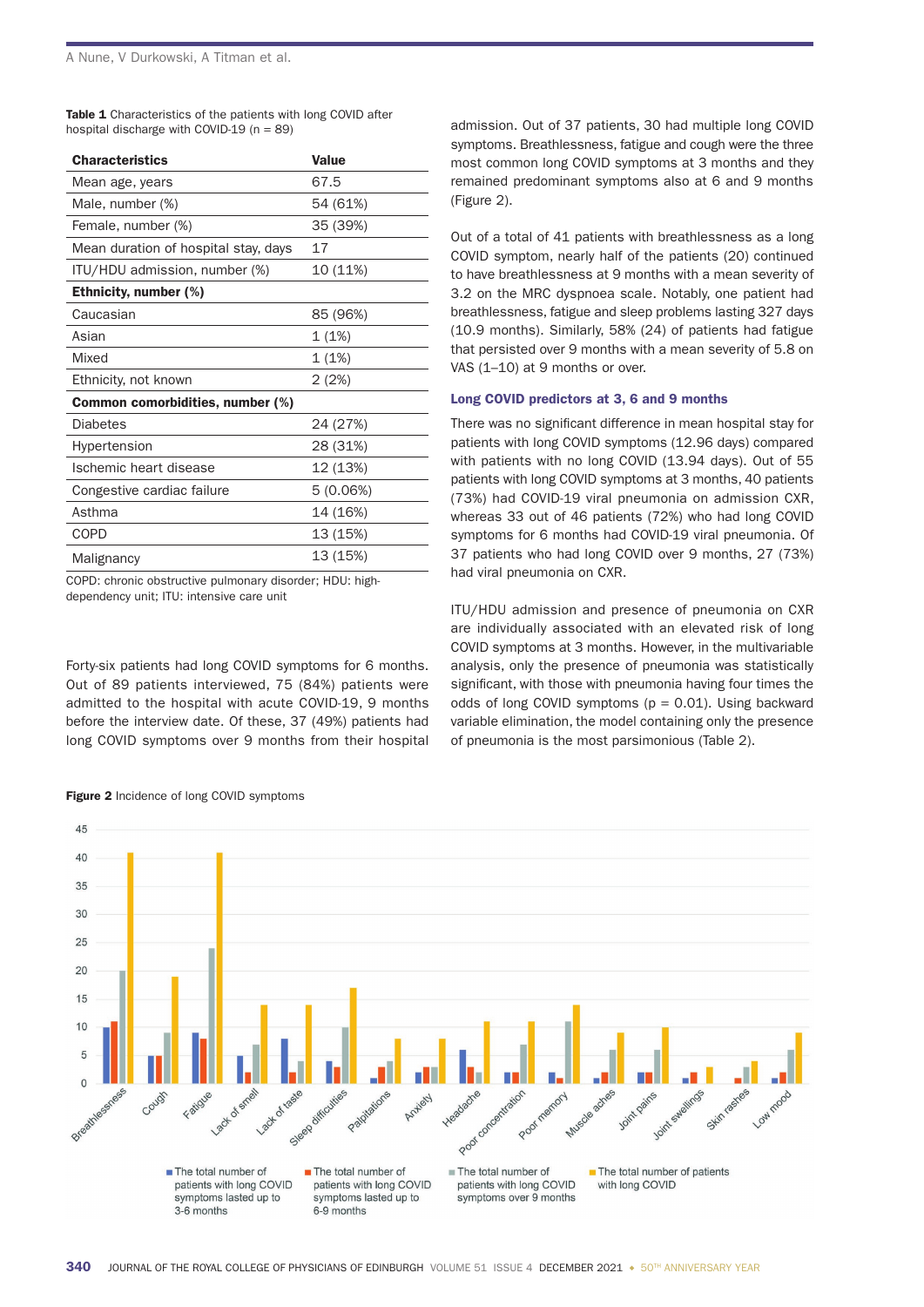| <b>Variable</b>              | <b>Univariable models</b> |         | <b>Multivariable model</b> |         |
|------------------------------|---------------------------|---------|----------------------------|---------|
|                              | OR (95% CI)               | p-value | <b>OR (95% CI)</b>         | p-value |
| Age (years)                  | $0.99(0.96 - 1.02)$       | 0.398   | $0.97(0.93 - 1.01)$        | 0.129   |
| Sex (male)                   | $2.06(0.86 - 5.00)$       | 0.106   | $1.02(0.34 - 2.91)$        | 0.972   |
| <b>Diabetes</b>              | $1.73(0.65 - 4.99)$       | 0.280   | $1.35(0.43 - 4.53)$        | 0.611   |
| ITU/HDU admission            | $6.46(1.13-122)$          | 0.034   | $3.62(0.53 - 73.3)$        | 0.207   |
| Length of stay $>14$ days    | $1.07(0.43 - 2.79)$       | 0.881   | $1.47(0.48 - 4.71)$        | 0.498   |
| $\geq$ 3 comorbidities       | $0.97(0.40 - 2.32)$       | 0.952   | $2.10(0.60 - 7.94)$        | 0.247   |
| CRP at admission $>75$       | $2.13(0.89 - 5.17)$       | 0.088   | $1.21(0.37-3.83)$          | 0.752   |
| Albumin at admission         | $0.95(0.85 - 1.05)$       | 0.302   | $1.00(0.87 - 1.15)$        | 0.974   |
| Presence of pneumonia on CXR | $4.89(1.99 - 12.6)$       | < 0.001 | $4.05(1.39 - 12.7)$        | 0.010   |

Table 2 Estimated odds ratios (OR) and corresponding 95% confidence intervals (CIs) and p-values for univariable and multivariable models for presence of long COVID symptoms at 3 months

CRP: C-reactive protein; CXR: chest X-ray; HDU: high dependency unit; ITU intensive care unit

Using the presence of symptoms at 6 months as the outcome variable gives qualitatively similar results to the 3-month endpoint. However, the effects of ITU/HDU admission [odd ratio (OR) 2.39, 95% confidence interval (CI)  $0.62-11.7$ ,  $p = 0.212$ ] and pneumonia (OR 3.21, 95% CI 1.35–7.91, p = 0.008) were less pronounced. In the multivariable model, no variables were individually significant, and only CXR evidence of pneumonia was retained after backwards elimination.

The association with the presence of symptoms at 9 months was further evaluated. There is a non-significant association with ITU/HDU admission (OR 2.39, 95% CI 0.58–12.1,  $p = 0.231$ ), and a similar association with the presence of pneumonia (OR 3.30, 95% CI 1.29–8.87, p = 0.012). However, diabetes was also associated with an increased risk of long COVID at 9 months (OR 3.07, 95% CI 1.06– 9.81,  $p = 0.039$ ). In the multivariable model none of the variables was statistically significant. At 6 months, only the model involving CXR evidence of pneumonia was retained after backwards elimination. Estimates for the 6-month and 9-month endpoints are provided in Supplementary Tables 1b and 1c.

ITU/HDU admission (OR 5.03, 95% CI 1.17–34.8, p = 0.029), high CRP at admission (OR 2.52, 95% CI 1.07– 6.14,  $p = 0.035$ ) and CXR evidence of viral pneumonia (OR 3.78, 95% CI 1.57–9.58) were individually associated with an increased risk of breathlessness at 3 months. CXR evidence of viral pneumonia remained statistically significant after adjusting for the other risk factors (OR 3.18, 95% CI 1.12–9.64,  $p = 0.029$  and was the only significant variable (previously important) after model selection.

Length of stay greater than 14 days (OR 3.06, 95% CI 1.09– 8.74,  $p = 0.035$ ) and lower albumin at admission (OR 0.85, 95% CI 0.74–0.96,  $p = 0.008$ ) were individually associated with increased risk of cough at 3 months. None of the risk factors was statistically significant in the multivariable model for cough. After model selection, length of stay (OR 4.04, 95% CI 1.27–13.7) and evidence of pneumonia in CXR (OR 5.75, 95% CI 1.57–29.0) were the only important variables.

Evidence of pneumonia in CXR (OR 3.22, 95% CI 1.34– 8.12, p = 0.008) and ITU/HDU admission (OR 5.58, 95% CI 1.30–38.6,  $p = 0.020$ ) were associated with a higher chance of fatigue at 3 months based on the univariable analyses. However, in the multivariable model, no risk factor was individually significant. Evidence of pneumonia in CXR was the variable retained through backwards elimination.

## **Discussion**

Although long COVID data are scarce, they are evolving. Research evaluating risk factors of long COVID are limited, and study duration has been restricted to only up to 6 months. $6,7$ We showed that 55 (62%), 46 (52%) and 37 (49%) patients had long COVID symptoms at 3, 6 and 9 months, respectively, following their hospital admissions. COVID-19 pneumonia was the strongest predictor of long COVID at 3 months and may predict long COVID symptoms for 6 and 9 months. The average number of long COVID symptoms per patient was 4.4, with the maximum number being 11 out of 17 symptoms studied.

We demonstrated that 55 (62%) patients had at least one long COVID symptom at 3 months, which is lower than the study by Carfi et al. (125 patients,  $87\%$ ).<sup>7</sup> This may be explained by a longer follow up of 3 months versus 2 months in the aforementioned, suggesting symptoms wane over time in a subset of individuals. Similarly, fatigue and breathlessness were the two most common long COVID symptoms in our study at 3, 6 and 9 months as in most other studies on the subject. At 6 months, another single-centre study from China found at least one long COVID symptom in 76% of their patients.<sup>6</sup> Since this addresses a different ethnic group, it seems plausible that sociodemographic factors may be additional determinants of long-term outcomes, more so later after hospitalisation when factors such as pneumonia have a seemingly declining effect. Similar to our study, the COMEBAC Study Group has also found that just over half of their patients had at least one long COVID symptom at 4 months after their hospital discharge.<sup>9</sup> In a Veterans' Affairs study, burden of respiratory symptoms was most common (28.51 per 1,000 COVID-19 patients), followed by sleep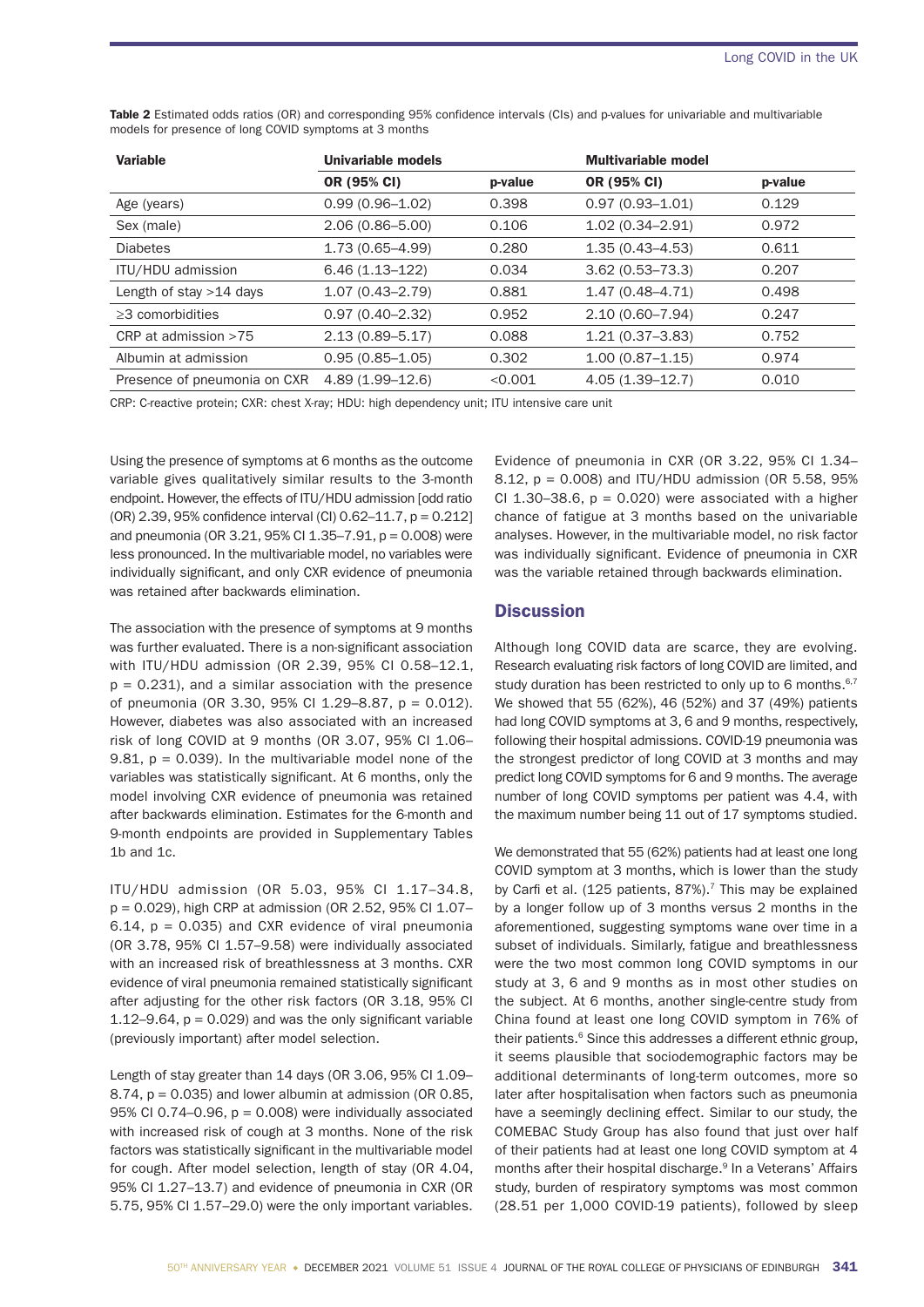disorders (14.53 per 1,000 COVID-19 patients) at 6 months following hospitalisation.10 Contrarily, sleep disturbances were not that common in our study, though that could be attributed to a different study design.

Long-term sequelae of COVID-19 are not exclusive to SARS-CoV-2. Chronic fatigue had been a frequent long-term symptom in severe acute respiratory syndrome (SARS) in one study, chronic fatigue was a predominant symptom in 40% of the participants at 4 years follow up. $11$  Similar to our study, depression (33%) and anxiety (30%) were common features of patients with SARS/MERS (Middle East Respiratory Syndrome) after hospital discharge beyond 6 months.12 Despite inherent differences between the various coronaviruses, we may infer that long-term sequela of COVID-19 follow a similar course to SARS and MERS.

Seventy-three per cent of the patients with long COVID symptoms at 9 months had CXR evidence of viral pneumonia at admission, and the majority of them had multi-lobar involvement. The presence of pneumonia at baseline is associated with long COVID symptoms at 9 months, suggesting that these features may potentially be contributed by residual lung changes, which reportedly occurred in 43% and 30% at 3 and 6 months, respectively.13–15 It may also be reflective of general deconditioning and POTS (postural orthostatic tachycardia syndrome), leading to chronic fatigue syndrome.<sup>16</sup> Unfortunately, follow-up CXRs were not available to evaluate if our patients with long COVID symptoms at 9 months had persistent lung changes.

We studied multiple variables such as age, sex, diabetes, ITU/HDU admission, length of stay more than 14 days, comorbidities, CRP and albumin at admission, and presence of COVID-19 pneumonia and their association with long COVID. CXR evidence of COVID-19 pneumonia was associated with an increased risk of long COVID at 3 months and was the most important predictor of long COVID symptoms at 6 months and 9 months. ITU/HDU admission and diabetes were individually associated with an elevated risk of long COVID symptoms at 3 and 9 months, respectively. However, these associations were not significant after adjusting for evidence of COVID-19 pneumonia. At 6 months, 72% of patients with long COVID symptoms had the presence of pneumonia, which is similar to the proportion at 3 months (73%). Although we have not assessed whether patients' presenting clinical features for acute COVID-19 correlate with long COVID, none of the variables in our study, such as diabetes, low albumin at admission or multiple comorbidities, were associated with long COVID. Similar findings have been reported in a Mediterranean cohort study that assessed post-COVID symptoms at 2.5 months after the onset of acute illness.17 However, this does not discount the possibility that baseline patient-specific factors, such as sociodemographic determinants, pain sensitisation and other poorly understood variables, contribute to a long-hauler status.

Notably, a large prospective self-reported app-based study in 4,182 COVID-19 positive individuals found that multiple

COVID-19 presenting symptoms in the first week (fatigue, breathlessness, headache, hoarse voice and myalgia) were strongly associated with long COVID at 28 days [OR  $3.53$  (2.76–4.50)].<sup>18</sup> However, loss of smell was the only symptom associated with long COVID in patients aged more than 70 years. Older age (more than 70 years), women and asthma predicted long COVID at 28 days. Older patients were under-represented in this study, whereas patients in our study were older (mean age 67 years) and were hospitalised with acute COVID-19.

Long COVID symptoms in our study, fatigue, myalgia, arthralgia, sleep difficulties, and sicca symptoms are common in several rheumatological conditions such as chronic fatigue syndrome, fibromyalgia and systemic autoimmune rheumatic diseases. Hence long COVID will remain a diagnostic challenge, given the similarities it shares with many common rheumatic diseases.

To our knowledge, this study is the longest follow-up study for 9 months, assessing long COVID symptoms and their risk factors so far. Our study has some limitations inherent to a self-reported questionnaire and a recall bias. Patients had to recall their symptoms several months after their hospital discharge. This is a single-centre study with a relatively small number of patients. Our study was largely representative of a Caucasian population, and it seems plausible that long COVID outcome differs in other ethnic groups – an area that merits further exploration. Moreover, with a long duration between patients admitted with acute COVID-19 infection to the time of the interview, patients could have had other contributing factors for long COVID.

The relatively small sample size means limited power to detect risk factors with mild to moderate or strong effects associated with rarer risk factors. As such, a non-significant association does not imply the absence of an effect. Conversely, no adjustment for multiplicity of testing has been applied to the presented p-values meaning the nominal statistical significance should be viewed with caution. However, we hope that our study will pave the way for further research, particularly evaluating the predictors of long COVID in large patient cohorts. This will help to identify patients at risk and provide holistic care and support for long COVID in time. Moreover, our research data will guide healthcare providers to set up appropriate services to address the current problem based on demand locally and in the wider community.

In conclusion, this study reinforces that the adverse effects of long COVID symptoms continue to hamper patients' recovery at 9 months and beyond. Although fatigue and breathlessness are the two most common symptoms in our study, long COVID could present with multiple other symptoms as described, which could pose a diagnostic and management challenge as they mimic some of the common rheumatological conditions. Viral pneumonia at admission may predict long COVID symptoms in Caucasians at 3, 6 and 9 months. Large, prospective research studies are required to confirm these findings.  $\bigcirc$